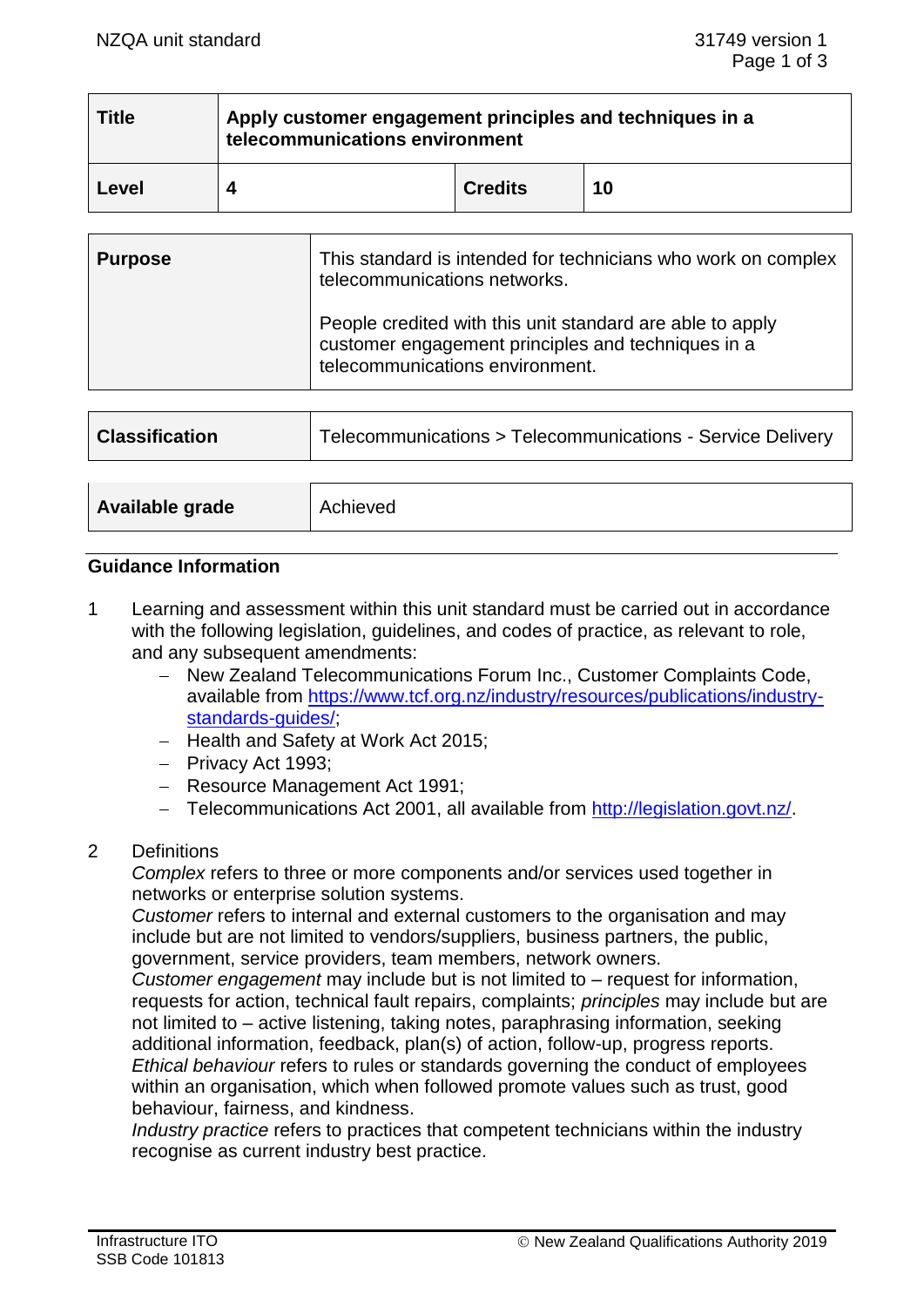- 3 For the purpose of this unit standard, assessment can take place in a core network, access network, or wireless technology telecommunications environment.
- 4 Range Evidence of three customer engagement situations is required.

# **Outcomes and performance criteria**

### **Outcome 1**

Apply customer engagement principles and techniques in a telecommunications environment.

### **Performance criteria**

- 1.1 Customer engagement principles and techniques are employed in terms of actions to address customer tensions.
- 1.2 Customer communication plan is distributed to relevant personnel and actioned in accordance with customer engagement principles and techniques.
- 1.3 Negotiation techniques are employed in terms of managing customer expectations; and developing, presenting, and seeking customer agreement to submit a proposal.
- 1.4 Ethical behaviour is employed during customer engagement in accordance with industry practice.
- 1.5 Customer information and documentation is collected and maintained in accordance with reporting requirements and the Privacy Act.
- 1.6 Customer engagement issues that require escalation are actioned in accordance with industry code and guidelines.
- 1.7 Customer complaints process is followed in terms of timelines and follow up.
- 1.8 Written information is communicated to relevant personnel in accordance with customer engagement principles and techniques.

| <b>Planned review date</b> | 31 December 2023 |
|----------------------------|------------------|
|----------------------------|------------------|

#### **Status information and last date for assessment for superseded versions**

| <b>Process</b> | <b>Version</b> | <b>Date</b> | <b>Last Date for Assessment</b> |
|----------------|----------------|-------------|---------------------------------|
| Registration   |                | 23 May 2019 | N/A                             |

### **Consent and Moderation Requirements (CMR) reference** | 0101

This CMR can be accessed at [http://www.nzqa.govt.nz/framework/search/index.do.](http://www.nzqa.govt.nz/framework/search/index.do)